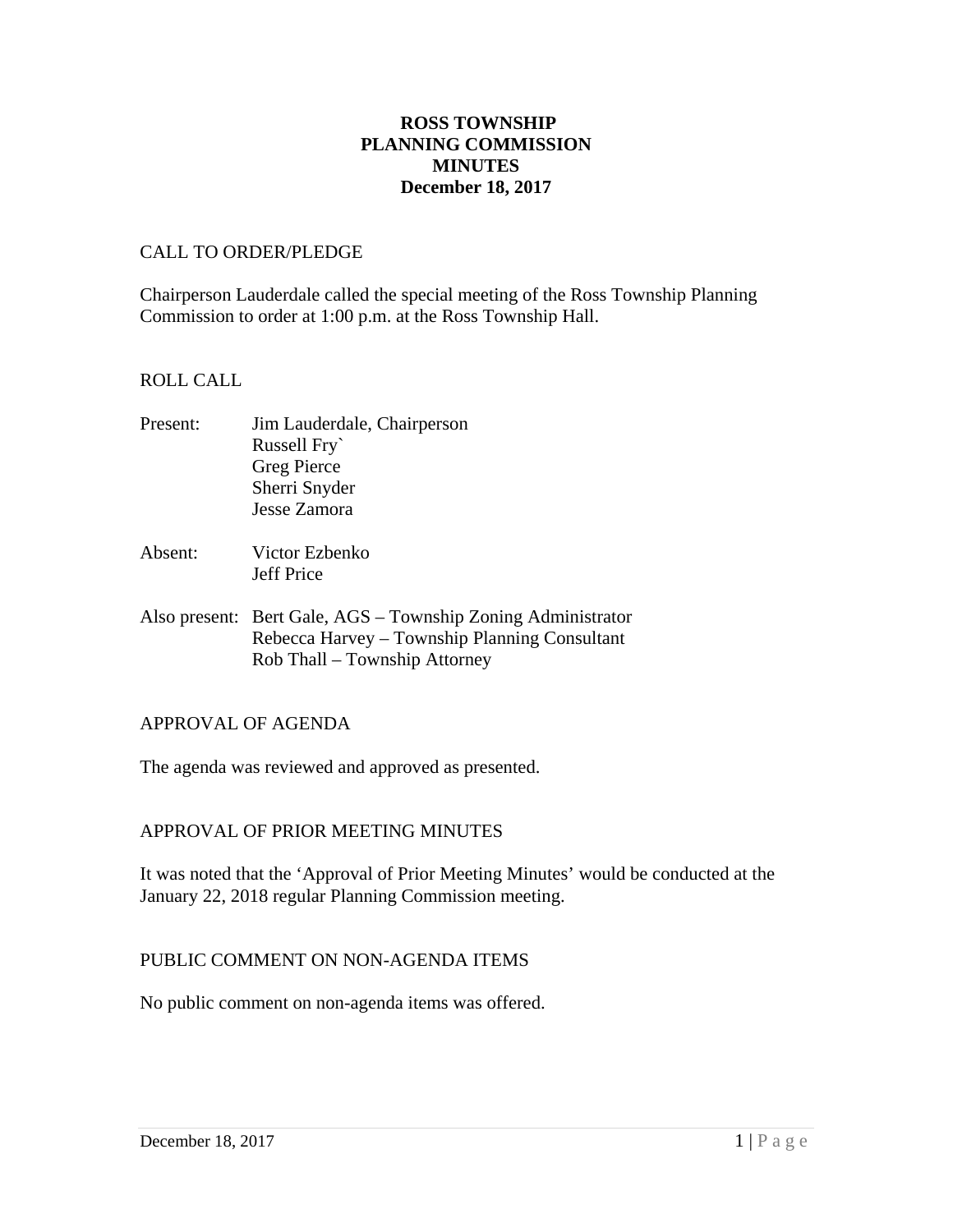#### NEW BUSINESS

Chairperson Lauderdale stated that no New Business is scheduled for consideration.

#### UNFINISHED BUSINESS

1. Medical Marihuana Facilities

Chairperson Lauderdale stated that on November 14, 2017 the Township Board adopted Ordinance No. 205 authorizing the operation of the following medical marihuana facilities within Ross Township: Growers; Processors; Safety Compliance Facilities; and, Secure Transporters. He noted that the Ordinance does not authorize the operation of Provisioning Centers in the Township.

Attorney Thall concurred and explained that the Township Board had determined that provisioning centers were largely a commercial use and that the Township's existing commercial zoning districts were not characteristic of intense retail activity. Further, it was determined that there were established commercial areas in close proximity to Ross Township that would be more appropriate.

Attorney Thall continued that Ordinance No. 205 goes into effect on December 20, 2017 and requires that all authorized medical marihuana facilities comply with the Township's Zoning Ordinance. Accordingly, the Planning Commission has been charged with developing the necessary zoning standards to address the authorized facility options.

Chairperson Lauderdale noted that the Planning Commission had directed Attorney Thall and Harvey to work together toward the development of draft text for consideration.

Attorney Thall referenced the draft text for *Commercial Medical Marihuana Facilities* dated December 15, 2017. He provided an overview of the proposed amendments, noting the following:

- the regulatory approach established is not overly complicated
- a single definition is proposed that is tied directly to the Medical Marihuana Facilities Licensing Act (MMFLA) and Ordinance No. 205
- amendments to the AG, R-R and I-R Districts are proposed to establish where/how the facilities will be allowed
- an amendment to Article 20 Special Land Uses is proposed that sets forth the standards applicable to an authorized facility
- the standards applicable to the facilities have limited metrics and instead are designed to consider proposals on an impact basis - - to allow consideration of the nature/size of the facility, the property in question, and the surrounding area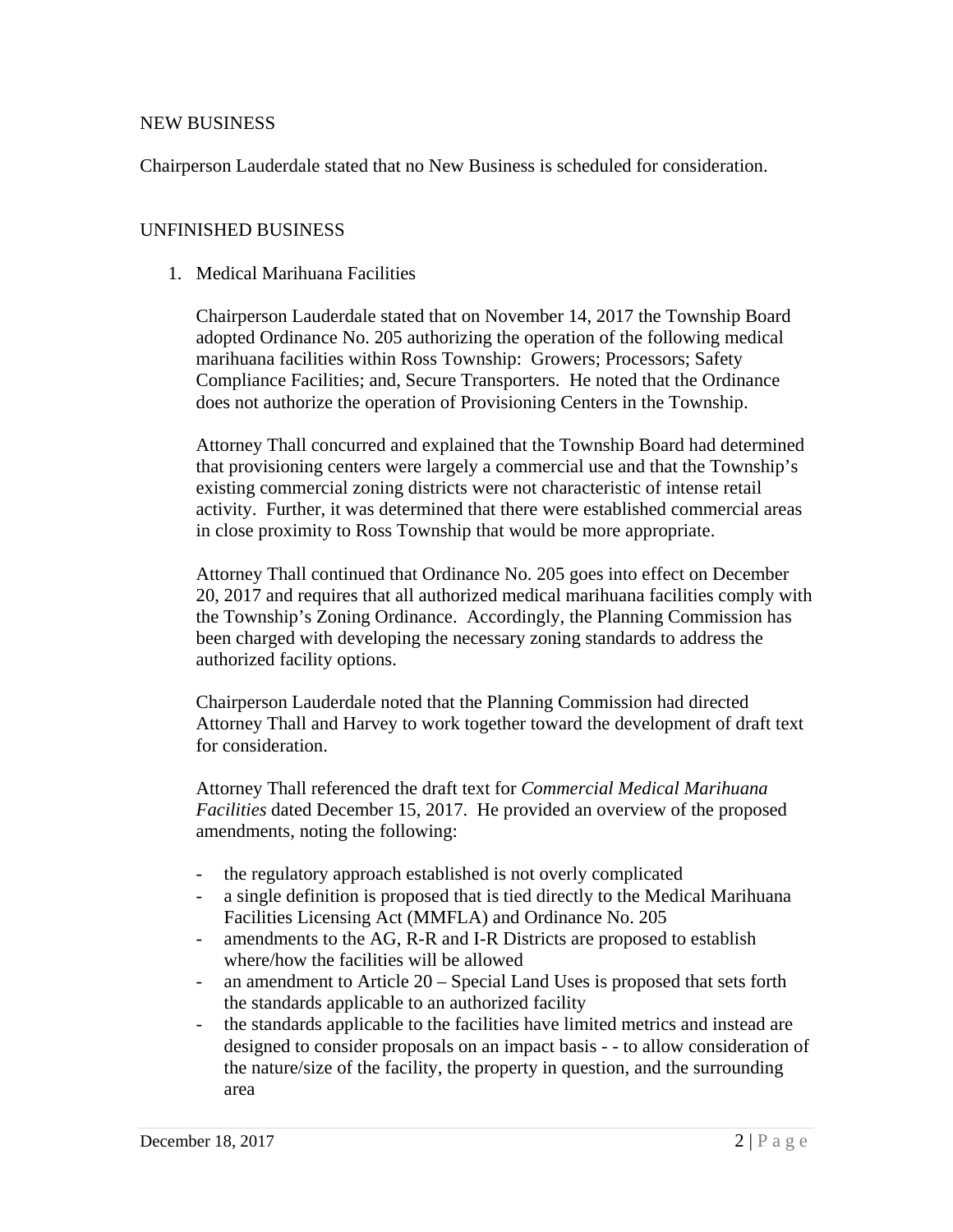Harvey explained that the amendments are designed to allow the following:

- A Grower Facility as a SLU in the AG, R-R and I-R Districts.
- A Processor Facility as a SLU in the I-R District . . and in the AG and R-R Districts if on the same site as a Grower Facility.
- A Safety Compliance Facility and Secure Transporter Facility as SLUs in the I-R District.
- The clustering of all four facilities within the I-R District.
- Use of the 'conditional zoning' approach to achieve the clustering of all four facilities in the agricultural/rural areas of the Township, with the ability to establish desired use parameters.

Chairperson Lauderdale stated that he applauds Attorney Thall and Harvey on the product that has been presented. He noted that this represented an opportunity from the Township Board that the Planning Commission feared would be complex . . but instead, the draft text that has been developed is simple, easy to understand, and appears easy to apply.

Fry agreed, stating that he initially thought it might be too 'simple', but can now see that its construction relies on the State's Emergency Rules regarding safety and security standards.

In response to Planning Commission questions, the following was discussed and clarified:

- An existing facility in the Township would not be considered lawful and would not have any vested right in continuing under the new Ordinance. A State license and zoning approval would be required.
- The proposed zoning approach allows for consideration of any use scenario . . but still requires compliance with State ownership restrictions. Land division options would also be available to facilitate the clustering of facilities.
- Subsection D.4. allows for a reasonable assessment of impacts within a community that is not served by public sewer.
- The issue of security is addressed through reference to State requirements (Subsection A.), as well as Township scrutiny through Subsection D.6.
- A Grower Facility and Processor Facility is held to be consistent with the intent of the I-R District in that a Grower Facility will likely be within a large building; processing/compounding are currently allowed uses in the I-R District; and, it is characteristic to have a Grower Facility and Processor Facility operate together.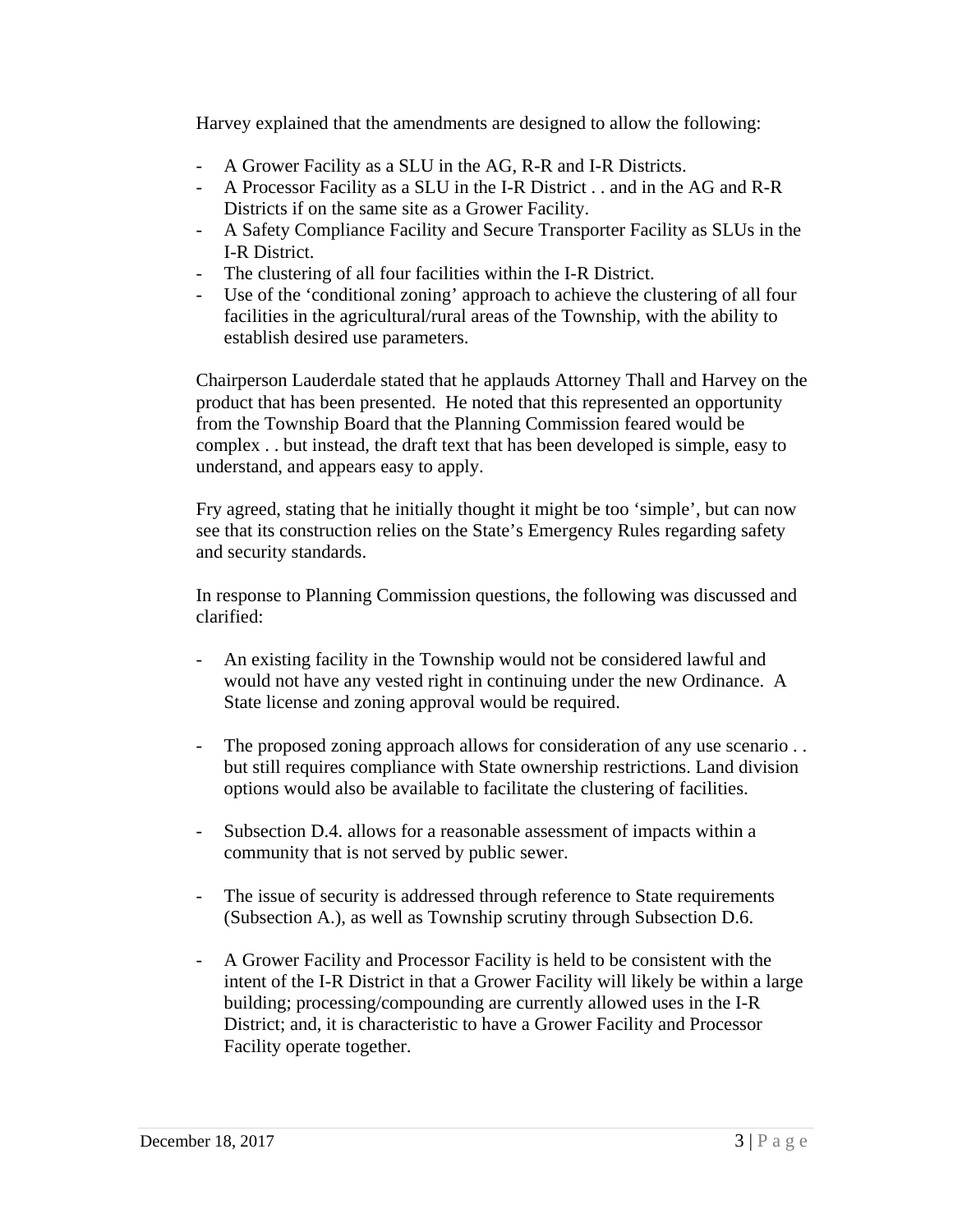- The ability to locate a Facility in close proximity to a qualified 'residential facility' (i.e. day care home, foster care home, etc.) exists because they are considered 'permitted' residential uses. However, the SLU/SPR process requires noticing and allows surrounding property owners the opportunity to advise the Township regarding nearby land use. Further, Subsection D.7. allows the Township to consider *'injurious or annoying impacts on surrounding properties.'* 

Chairperson Lauderdale then opened up the discussion to public comment.

Kyle Barker stated that he has serious investment plans for the Township and has reviewed the proposed ordinance. He opined that the draft text is very well constructed. He noted that Subsection B. could be impactful if using property lines to establish separation requirements. Barker asked that the Township consider the required measurement to instead be between the facility and the residential property line to take into consideration the size of the facility site and the location of the facility on that site.

In response to Planning Commission discussion, he added that the clustering of facilities through co-location is only one scenario; the use of land suites (different sites) is also commonly used in this industry. He further advised that transport between a Grower Facility and a Processor Facility that are co-located do not require a 'secure transporter' if the transport does not require use of a public roadway.

Josh Brodigan stated he represents a company looking to invest \$5 -\$10 million, and possibly the location of their corporate headquarters, in Ross Township. He encouraged the Township to consider allowing the retail element of the industry in the future in that it is ideal for growers to locate close to the sale point and would be an incentive to locate in the Township.

In response to Planning Commission discussion, he noted that 'growers' like to be located in industrial zoning districts in that they are generally working with building sizes that range from 50,000 sq ft to 100,000 sq ft that require air conditioning . . and therefore require the availability of 3-phase power.

Alex Harris, Ross Township Deputy Clerk, noted that he works with Kalamazoo County Environmental Health and encourages that the zoning standards adequately address air and groundwater quality protection in that they are key elements of a healthy community.

Devin Broker commented that existing facilities located in rural areas will likely be interested in the 'transport' element. He questioned if the Township could restrict what the State allows.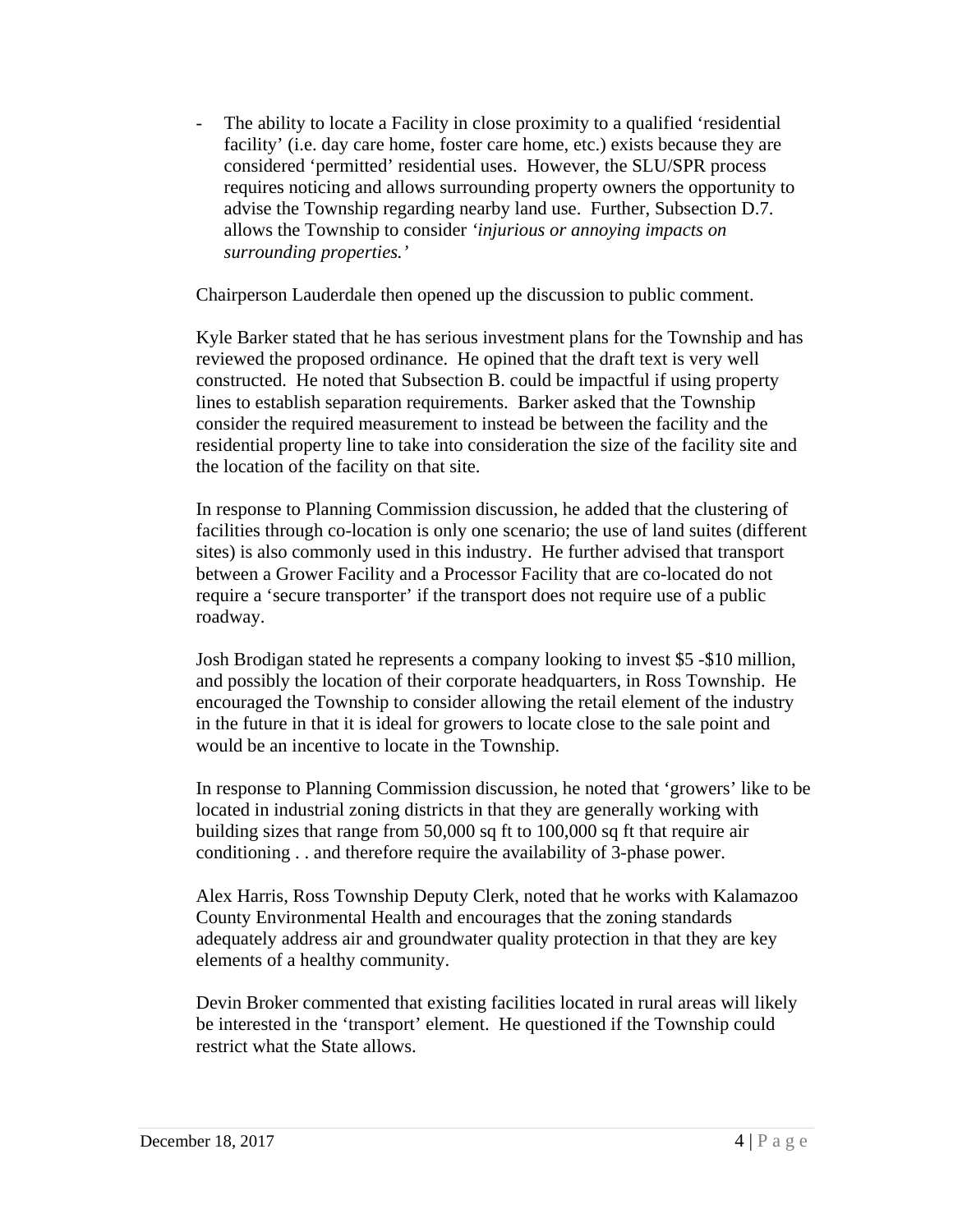The Planning Commission reviewed Subsection B. in response to comments offered. Chairperson Lauderdale noted that Article 20, Item 5 establishes separation standards for special land uses that are measured between the 'buildings and activities . . and the adjacent residential district or residentiallyused properties'. He opined that it would be reasonable to have a similar measurement approach in Subsection B. for consistency.

Fry questioned if the reference to 'public park' in Subsection B. would include the proposed non-motorized trail system in the Township. Attorney Thall responded that the trail system would be considered a 'public park', but not until it is constructed.

Harvey and Thall explained that Subsection B. was intended to provide for a separation from uses that are generally oriented toward children (i.e. schools, playgrounds). It was noted that general 'institutional' uses are not included.

Chairperson Lauderdale then directed the Planning Commission through a review of the proposed draft text. It was noted that the proposed amendments to Sections 2.2, 4.3, 5.3, and 12.3, and Article 20 were satisfactory, with the following modifications:

- Change Item 34 to read Item 35
- Modify Subsection B to read: 'No Commercial Medical Marihuana Facility shall be located within 500 feet of any school or public park/playground with the minimum distance between uses measured between the Facility and the nearest property line of the school or public park/playground.'

Chairperson Lauderdale suggested the Planning Commission consider having a special meeting to hold the public hearing on the proposed amendments to the Zoning Ordinance. Attorney Thall advised that January 8, 2018 is the earliest a public hearing could be held due to noticing requirements. It was noted that a January 8, 2018 public hearing would allow the Township Board to consider the text amendment recommendation at their January 9, 2018 meeting.

Fry then moved to schedule a public hearing on the draft text, as modified, for a special Planning Commission meeting to be held on January 8, 2018 at 7:00 p.m. Snyder seconded the motion. The motion carried unanimously.

It was agreed that the January 8, 2018 special Planning Commission meeting would be held in addition to the January 22, 2018 regular Planning Commission meeting.

Attorney Thall distributed copies of a sample Township Board Authorization application form for Planning Commission reference.